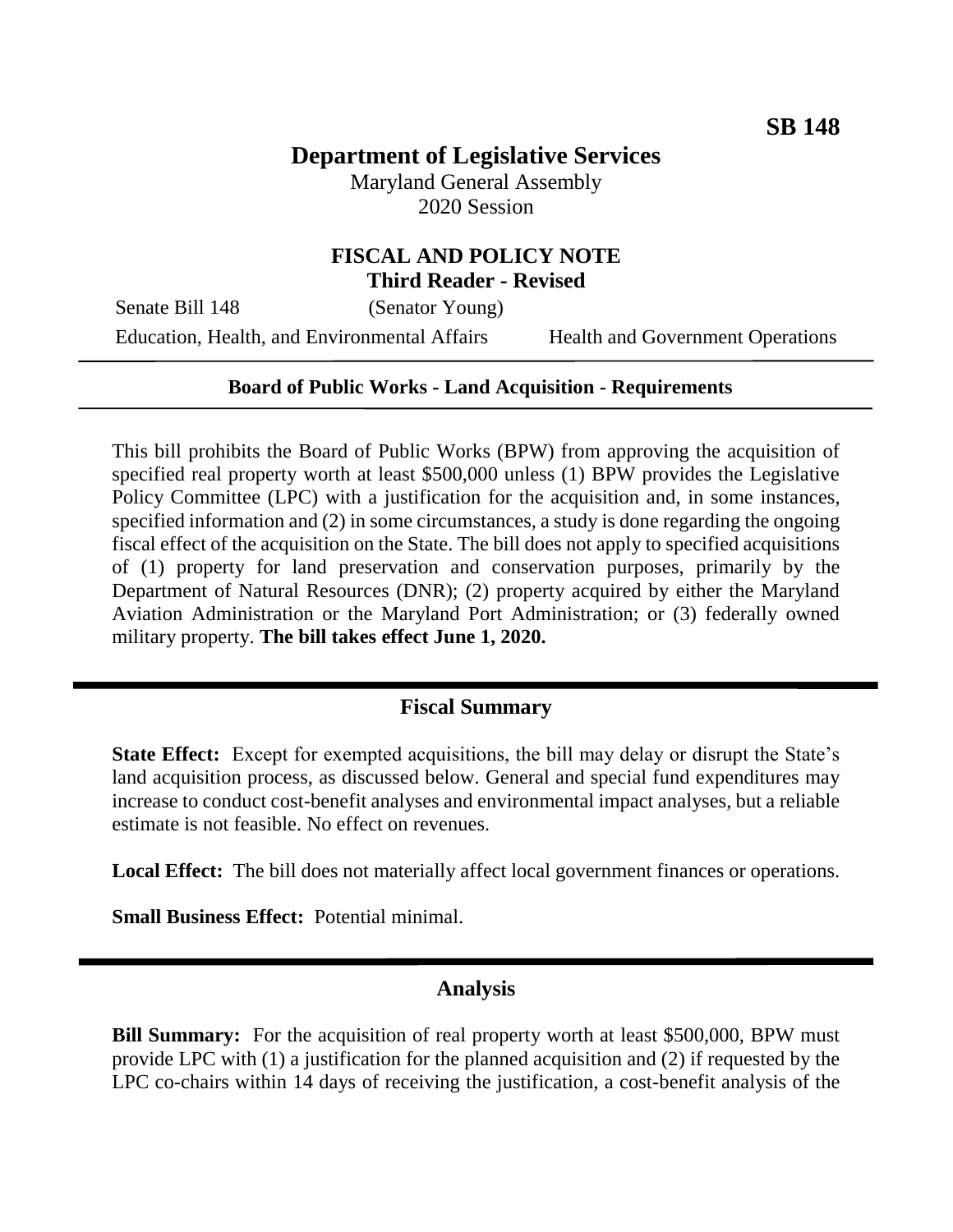planned acquisition. LPC may request at least 45 days to review and comment on the information provided before the acquisition is approved.

If the acquisition of property is from the federal government and requires the State to provide ongoing maintenance of the property, BPW may not approve the acquisition until it provides LPC with (1) a notice that the acquisition requires the State to provide ongoing maintenance and (2) if requested by the LPC co-chairs within 14 days of receiving the notice, a study on the ongoing fiscal effect of the acquisition on the State, including any environmental mitigation that may be required.

**Current Law:** In general, any real or personal property owned by the State or a unit of State government may be sold, leased, transferred, exchanged, granted, or otherwise disposed of to (1) any person, the federal government or any of its units, or any unit of State government for consideration that BPW deems adequate or (2) any county or municipal corporation in the State, subject to conditions imposed by BPW.

For specified preserved and protected land and State-owned real or personal property funded by the General Assembly that has an appraised value of more than \$100,000, BPW may not approve the sale, transfer, exchange, or grant of property until (1) the Department of General Services (DGS) or DNR submits two independent appraisals of the property that meet specified conditions; (2) specified information is provided to LPC and the budget committees; and (3) 45 days have passed since the property was declared surplus and the information was provided to the General Assembly. Within 45 days, LPC must review the information and either approve the transaction or refer it to the full General Assembly and notify BPW of the referral. If LPC takes no action within 45 days, the disposition of property is deemed to be approved.

**Background:** In 2017, the Governor signed a memorandum of understanding with the U.S. Department of the Interior for a potential land swap in which the State would acquire federal property in Oxon Cove Park in Prince George's County in exchange for about 2,400 acres of State-owned property along the Appalachian Trail in Frederick and Washington counties. When the potential exchange became public in December 2018, the Hogan Administration announced that a potential use for the land in Prince George's County was the construction of a new stadium for the Washington Redskins.

However, on February 12, 2019, various media organizations quoted a spokesperson for the Governor as saying that the State was no longer interested in using the land for a football stadium, but that it would continue to pursue the exchange for economic development purposes.